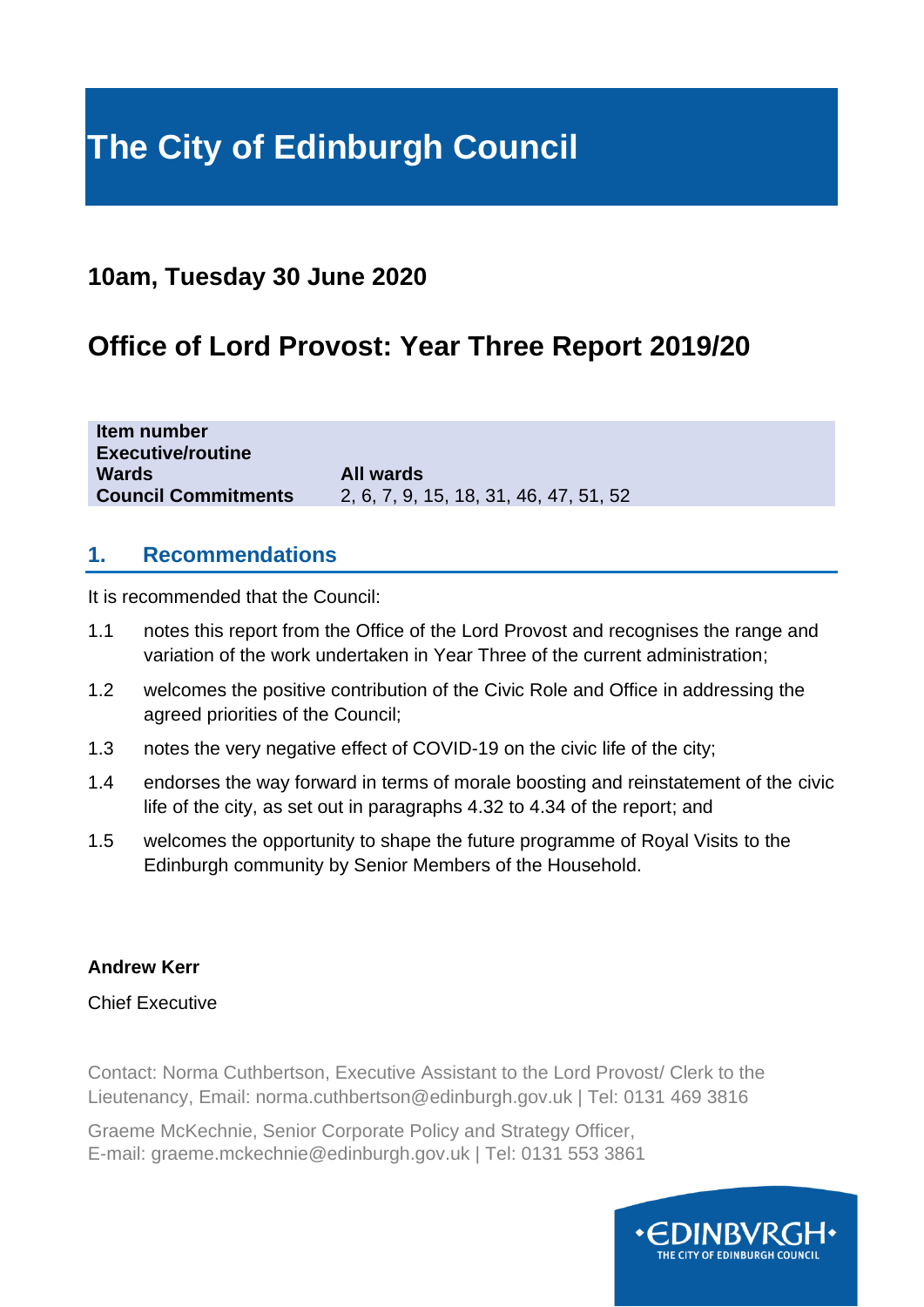**Report**

# **Office of Lord Provost: Year Three Report 2019/2020**

#### **2. Executive Summary**

- 2.1 This report analyses the activity and outputs of the Office of the Lord Provost in 2019/20, in the context of the Council's Change Strategy themes.
- 2.2 The impact of the Corona Virus on the civic life of the city is also considered.
- 2.3 The way forward is then set out in broad terms with a strong emphasis on the need to boost morale in the city and to recognise the key contribution of so many people in the community.

#### **3 Background**

3.1 At its meeting on 27 June 2019, the Council welcomed the Year 2 Report from the Office of Lord Provost and endorsed the proposed direction of travel for 2019/20.

#### **4 Main report**

- 4.1 This report provides information on both the breadth and reach of the work of the Office of the Lord Provost (OLP) in the third year of the current administration.
- 4.2 These undertakings flow from the responsibilities of the Lord Provost as:
	- first citizen of the City of Edinburgh, leading key city projects, and the city's international ambassador;
	- Convener of the Council;
	- Armed Forces and Veterans Champion;
	- the City's Volunteering Ambassador; and
	- Lord Lieutenant of Edinburgh.
- 4.3 The role of Lord Provost is actively supported by the Depute Lord Provost and Bailies and, for Royal duty, the Lord Lieutenant is assisted by Deputy Lieutenants. For this combined effort, the actions and output of the Lord Provostship are presented in the context of the priorities set out by the Council.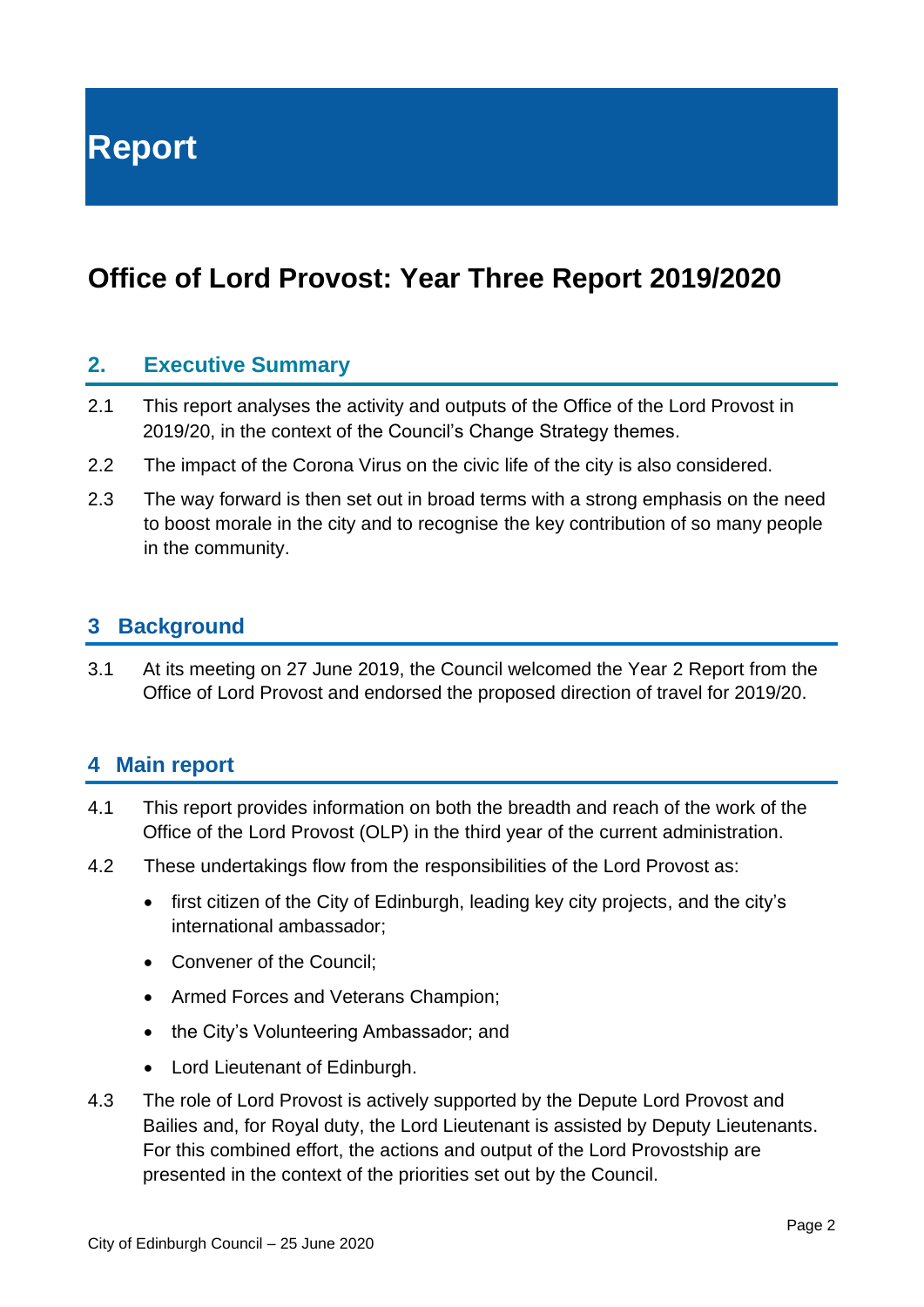#### **The Council's Change Strategy**

4.4 The Council's Change Strategy 2020/23 focuses upon tackling poverty, improving the wellbeing of our citizens and becoming a carbon neutral city by 2030. These principles are underpinned by six developed programmes (as reported to the Finance and Resources Committee on 14 February 2020). Key examples of the civic contribution to each of these themes over the last year are outlined below.

#### Building an Inclusive City

- 4.5 As Armed Forces and Veterans Champion, the Lord Provost has established a Commission on 'The Strategy for our Ex-Forces Personnel'. This is to support Ex Forces personnel and their families in making smooth transitions back into the civilian workforce and civic life.
- 4.6 Within this overall context of support, partners have:
	- achieved the Gold Standard under the Defence Employer Recognition Scheme, collected by the Depute Lord Provost on 12 December 2019;
	- developed a Covenant with Business;
	- made commitments at Armed Forces Day in the city 2019;
	- published a Service Leavers Guide to Edinburgh;
	- launched a series of workshops to better understanding the housing, employment and other issues facing ex forces personnel; and
	- planned to launch a Veterans Alliance in 2020.
- 4.7 The Depute Lord Provost and Bailies have provided a strong civic presence and support for new citizens at the Citizenship Ceremonies, held in the City Chambers throughout the year. In the financial year 2019/20, a total of 24 Group Ceremonies were held, attended by more than 1,000 newly confirmed Citizens in Edinburgh.
- 4.8 Facilities were also provided so that European Union Consuls could meet with their citizens regarding the impact of Brexit.

#### Poverty and Wellbeing

- 4.9 The City's Poverty Commission recently announced long-term priority actions for tackling, mitigating and reducing the profile and experiences of poverty and inequality across Edinburgh. As President of the OneCity Trust, the Lord Provost has actively promoted this agenda together with the other Trustees.
- 4.10 Measures to mitigate poverty and inequality are undertaken mostly through investment in community projects and in 2019/20, £189,000 was distributed to 37 organisations tackling poverty and inequality locally. A donation was also made to My Name's Doddie Foundation, a charity raising funds for research into Motor Neurone Disease.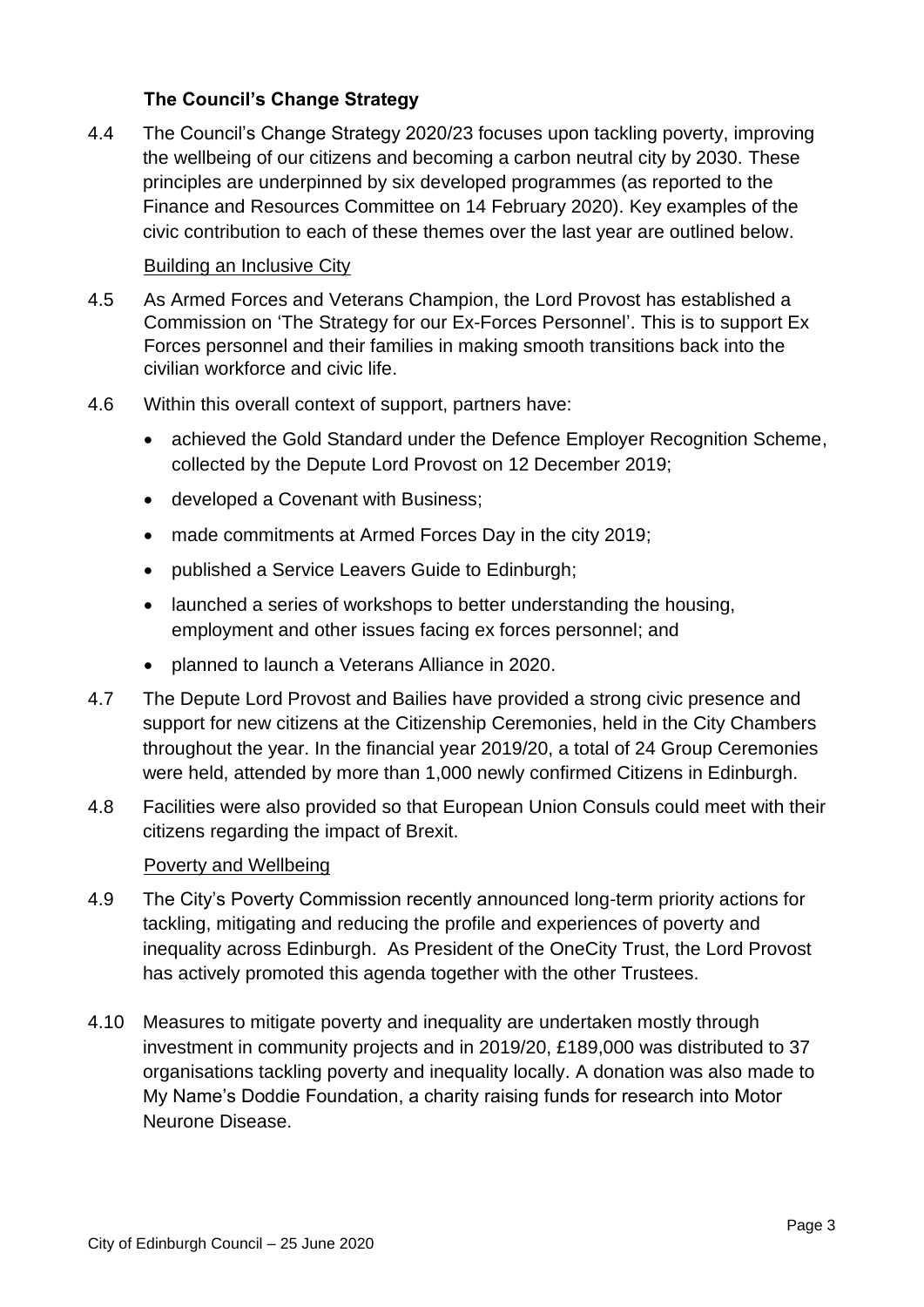- 4.11 In 2019/20 the Trust received additional income from community benefits contained within council procurement contracts with Travis Perkins Managed Services, ENGIE and CGI UK Ltd. Funds were also raised from:
	- A Dinner with Ian Rankin in November 2019;
	- OCT's status as Charity Partner of Underbelly for 2019 Summer, Christmas and Hogmanay Celebrations and DF Concerts for Summer Sessions 2019;
	- The Lord Provost's Burns Supper in January 2020; and
	- Donations made from organisations throughout the year.
- 4.12 In supporting improved services for people experiencing poor mental health and wellbeing, the Lord Provost also agreed to Chair the Edinburgh Thrive Assembly. The first Edinburgh Thrive Conference was held in November 2019 and meetings of the Assembly have been held quarterly. Actions have been agreed for the first 100 days of action with delivery by the NHS.

#### Being an Efficient and Modern Council

- 4.13 The Lord Provost and Partners have made significant progress in developing the Edinburgh 2050 City Vision through the largest ever public consultation in the City. This has resulted in the finalisation of a 2050 City Vision Strategy, capturing 50,000 visions on the Edinburgh of the future, intended for public launch in March 2020.
- 4.14 As with many work streams, including public consultation exercises, the launch has been delayed due the COVID 19 pandemic. Further commentary on the impact of the Coronavirus is contained in a later section in this report.
- 4.15 In line with the Edinburgh International Activity Report (approved by the Policy and Sustainabilty Committee on 6 August 2019) the Lord Provost represented the City at the Eurocities conference in Prague in November 2019. Activity related to the Eurocities Network is identified as a key area of international external engagement, which commits the Lord Provost to promoting Edinburgh both at home and abroad.
- 4.16 Edinburgh is a full member of Eurocities which has strategic goals including green, free flowing and healthy cities, and Smart Cities. Following the 2018 'Creative Competitive Cities" conference held at the EICC, the 2019 event examined Cities at a Cross Road. A key topic was the impact of tourism across Europe and Edinburgh's presentation shared the draft 2030 tourism strategy and the rationale for the Transient Visitor Levy. The TVL was identified as a key requirement in managing the benefits that tourism brings and the problems it creates.

#### 2030 Net Zero Carbon

4.17 Comprehensive approaches to climate change include measures to improve the sustainability of food production and distribution systems. As Vice Chair of the Edinburgh Fair Trade Steering Group, the Lord Provost has actively participated in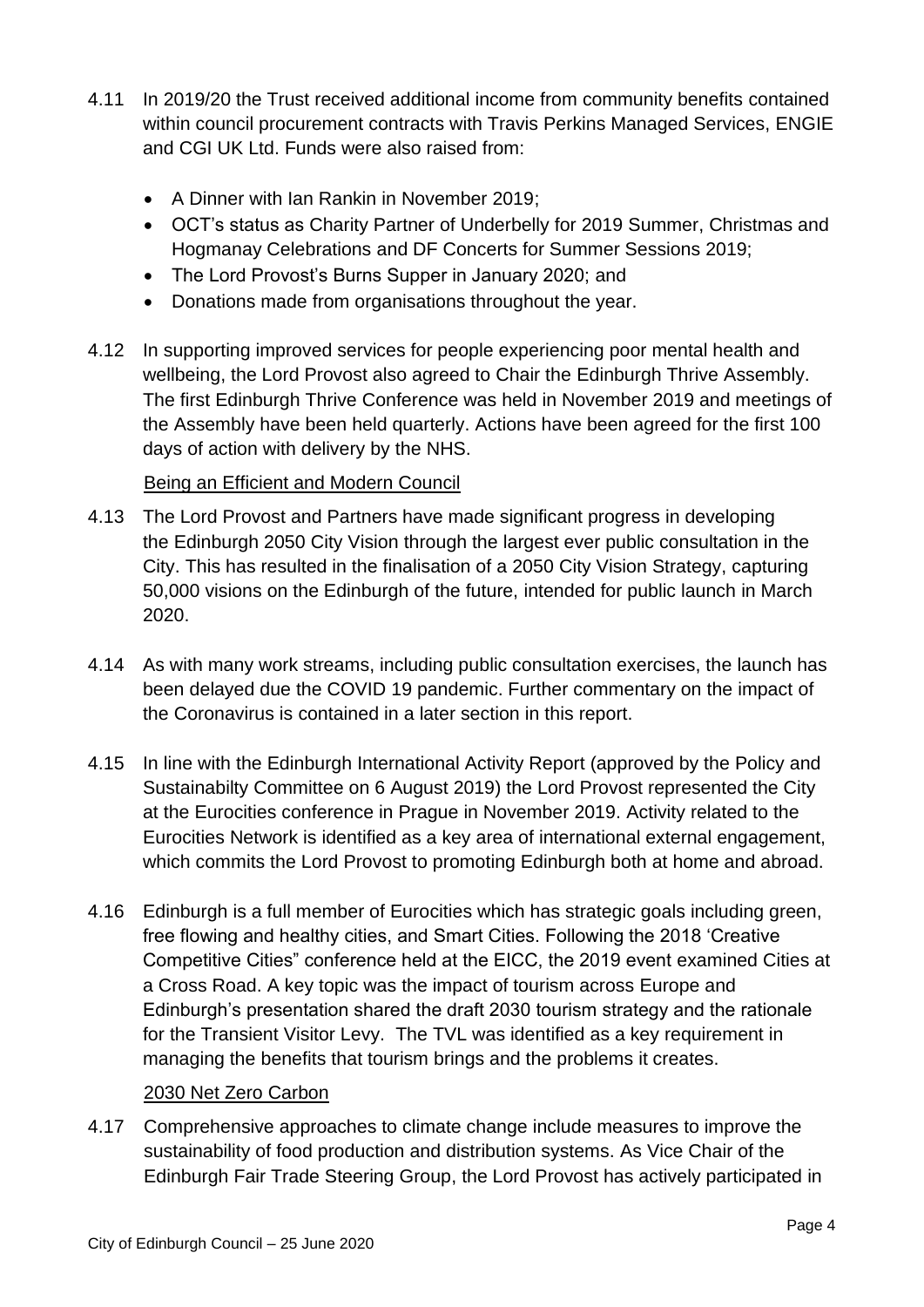Fairtrade Fortnight and presented the Fairtrade Certificate to the Community of Balerno in December 2019.

- 4.18 Delegates from "Edible Edinburgh" (a partnership formed to promote the local production and trade of healthy food) have also been welcomed by the Lord Provost to Business Breakfasts at the EICC in November 2019 and March 2020. An overall objective is to support the development of Edinburgh as a Sustainable Food City, moving from Bronze to Silver Award accreditation.
- 4.19 For Edinburgh 2050 City Vision, sustainability was a key priority across all age groups and has been captured under the 'Thriving' theme, along with green and clean.

#### Empowered Citizens, Empowered Colleagues

- 4.20 As Volunteer Ambassador, the Lord Provost hosted the Annual Inspiring Volunteering Awards Ceremony on 5 June 2019. Over 120 awards were made to individuals and teams and Jason, a Peer Support Volunteer at Rowan Alba was announced the winner of the Inspiring Volunteer of the Year Award.
- 4.21 Other key events in 2019/20 to recognise and reward the achievements of individuals and organisations included:
	- the presentation of the [Edinburgh Award and Loving Cup](https://www.bbc.co.uk/news/uk-scotland-edinburgh-east-fife-48887774) to Anne Budge on 3 December 2019 for her services to the City, the Hearts Foundation and her continuing efforts to champion the role of women in enterprise; and
	- the award of the [Edinburgh Medal \(as part of the Science Festival 2020\)](https://www.sciencefestival.co.uk/edinburgh-medal) to Sunita Narain, Director General of the Centre for Science and Environment.
- 4.22 Some 25 Civic Receptions have taken place at the City Chambers, hosted by either the Lord Provost, Depute Lord Provost or a Bailie to mark citizens' commitments, for example:
	- $\bullet$  the 30<sup>th</sup> anniversary of [Sikh Sanjog;](http://www.sikhsanjog.com/)
	- 30 years of the [Edinburgh Interfaith Association;](https://www.edinburghinterfaith.com/)
	- [Hibernian Ladies FC](http://www.hibernianfc.co.uk/news/ladies) winning the Scottish League and Women's League Cup;
	- the 30th Anniversary of [Imaginate,](https://www.imaginate.org.uk/) celebrating the organisation's annual International Children's Festival and year-round schools programme;
	- the Centenary of [Boroughmuir Rugby Club;](http://www.boroughmuirsports.co.uk/)
	- the 80th Anniversary of [Hutchison Vale FC;](https://www.hutchisonvale.com/) and
	- the [Edinburgh Competition Festival Centenary.](http://www.ecfest.org.uk/?LMCL=vCPibB)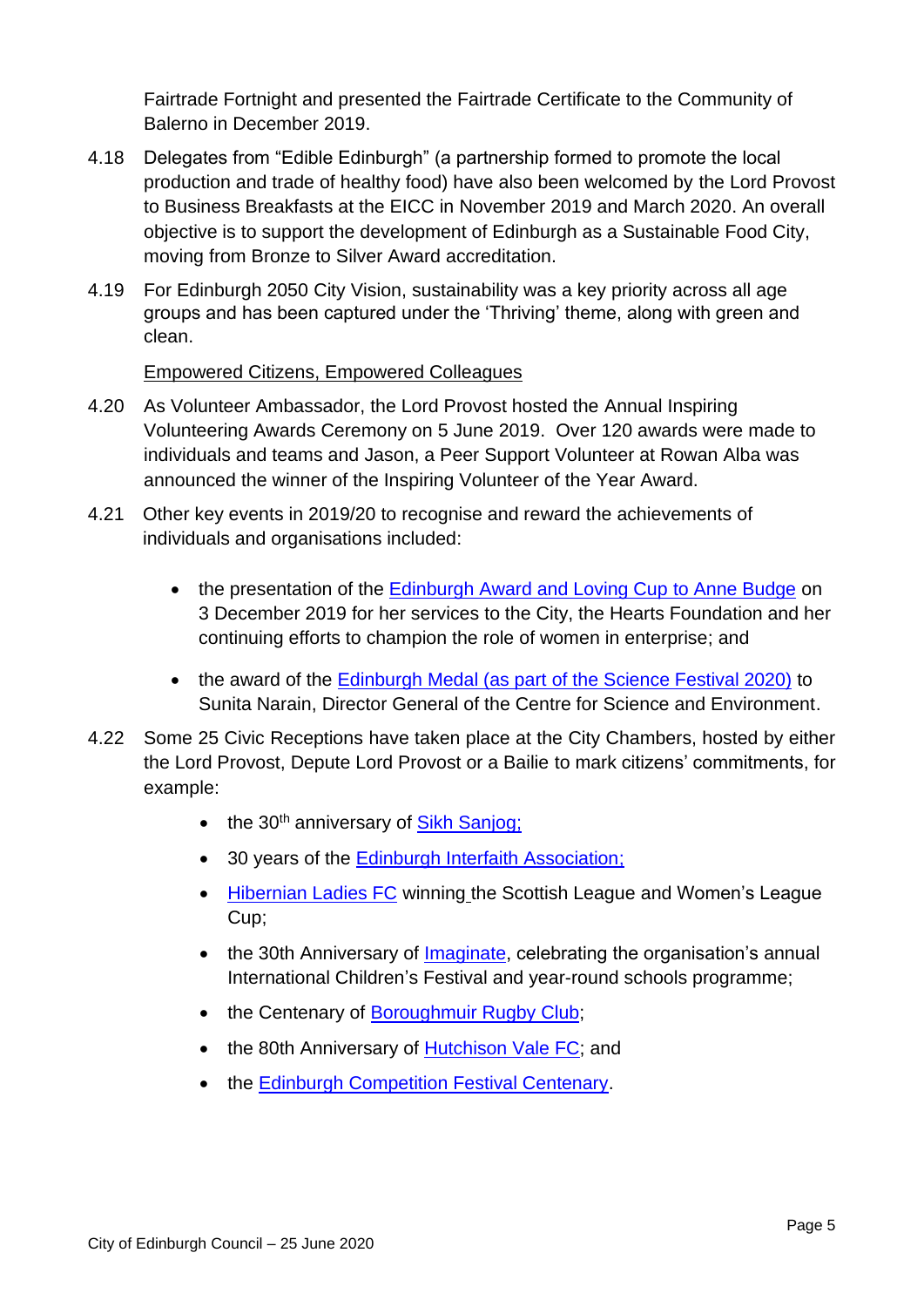- 4.23 Through the Lieutenancy, three city charities received the prestigious 2019 Queen's Award for Voluntary Service. [Kids Love Clothes,](https://www.kidsloveclothes.co.uk/) [It's Good 2 Give,](http://www.itsgood2give.co.uk/) and PF [Counselling](https://www.pfcounselling.org.uk/) were the winners of this MBE equivalent civil award.
- 4.24 On 12 February 2020, the Lord Lieutenant paid tribute to the late Tom Gilzean when his family collected his MBE award. This was in full recognition of Tom Gilzean's status as a remarkable man, War Veteran, recipient of The Edinburgh Award 2014 and British Empire Medal winner.

#### A 21st Century Estate

- 4.25 The transformation of Saughton Park Walled Garden was achieved with a £5 million package of support provided by the Council and its partners. This major development was celebrated when the Lord Lieutenant welcomed HRH The Princess Royal to the Garden on 6 June 2019 for the formal opening. This followed a successful bid from the Council to the Office of The Princess Royal.
- 4.26 On 6 September 2019 the Lord Provost performed the ground breaking ceremony for the new HB Village's Heron Court in Leith. The accommodation provides the opportunity for local adults with disabilities to have their own assisted apartment from early 2021.
- 4.27 The Wester Hailes Housing Estate reached a key stage in its development in 2019 when Council decided to mark the 'golden anniversary' of one of its key housing estates in the city. Designated at one time as one of four peripheral housing areas included in the 'New Life for Urban Scotland' initiative, the strength and determination of the local community is to be marked at a Civic Reception hosted by the Lord Provost.

#### **Summary of Activity 2019/20**

- 4.28 Across the year:
	- 364 civic events took place:
	- 197 speeches were delivered;
	- 34 lieutenancy events were scheduled to take place; and
	- 159 voluntary organisations were visited.
- 4.29 Overall, and including business support activity, civic engagements totalled 690, averaging 58 per month. A more detailed analysis of activity of the Office of the Lord Provost for the period June-May 2019/20 inclusive is provided in Appendix 1.

#### **Impact of COVID 19**

4.30 The impact of COVID19 has been to shrink the civic diary almost completely since the lockdown was implemented in mid-March 2020. Virtually every civic engagement involving both the Lord Provost and Lord Lieutenant has been cancelled or postponed at least until the end of May 2020 and beyond. This has included major events such as the Commemoration of VE Day which was to take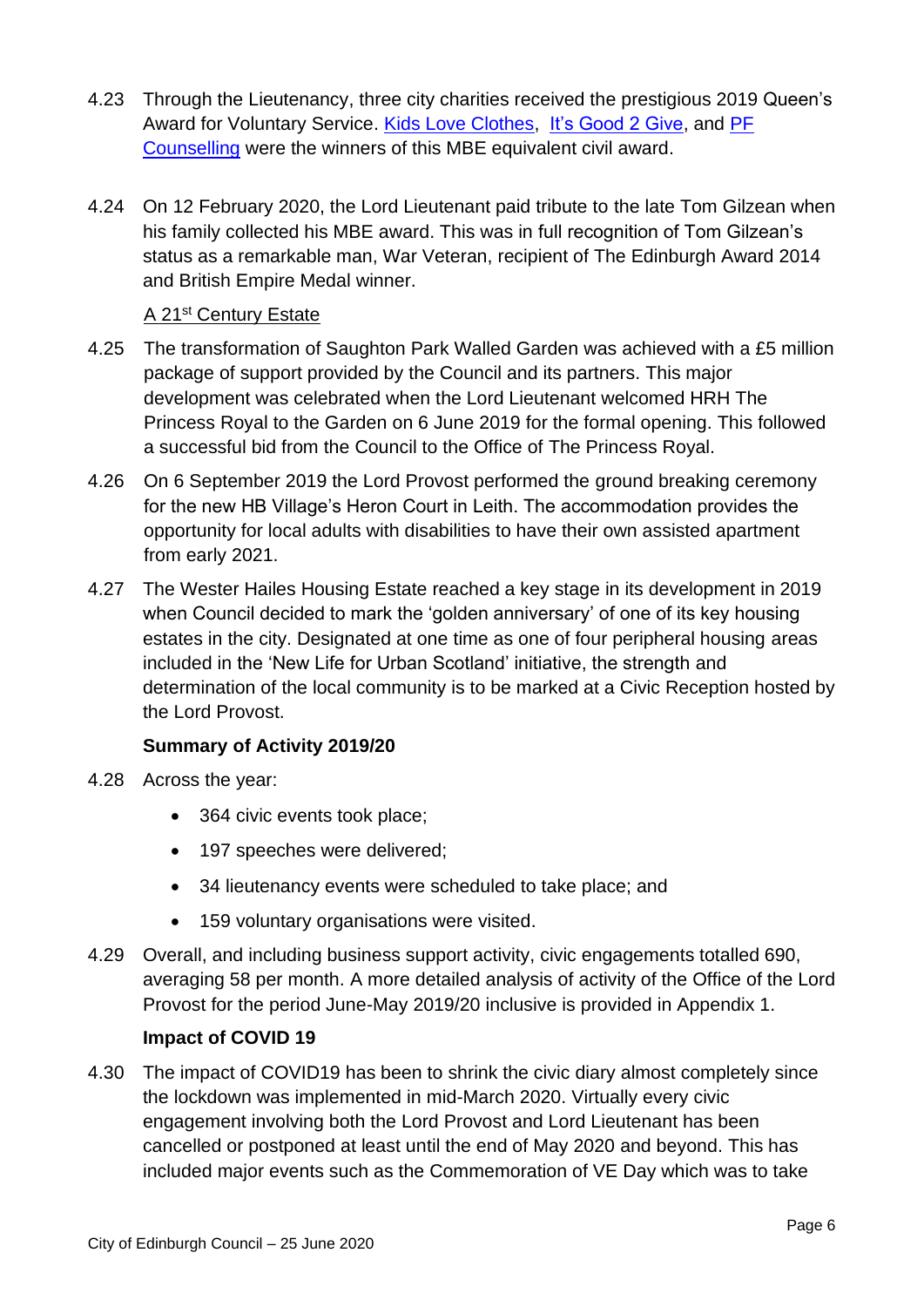place in the city on 8 May 2020. Also cancelled this May was the General Assembly of the Church of Scotland when The Duke of Cambridge was to be Lord High Commissioner.

4.31 This means that the output of the civic office cannot be compared with the scale of activity undertaken in the previous year 2018/19. The period of lockdown has, however, provided the opportunity to focus on other key areas of work such as the succession planning for the Monarchy. In addition, other commitments have been covered through alternative means such as the recording of key messages by the Lord Provost for broadcast through the media.

#### **Next Steps**

- 4.32 The key challenge for the year ahead is to determine the best and most appropriate ways of reinstating the civic life of the city, including "virtual" events, in line with government guidelines on social distancing and other safety requirements. There is a strong underlying theme here of morale boosting and recognition of all those who have made such a strong contribution to the health and wellbeing of the city during the pandemic.
- 4.33 These priorities have also been established for the Lieutenancy with The Royal Household looking for a co-ordinated response to COVID-19. Accordingly, the city has been asked to assist with the identification of those parts of the public, private and voluntary sectors that have been particularly affected by the Coronavirus, "for good or ill, and for those who have done particularly good things during it". (Association of Lord Lieutenants April 2020)
- 4.34 The Deputy Lieutenants of the city have been asked to participate in this exercise and the Council may also wish to identify service providers and sections of the community that would benefit from a Royal visit.

### **5 Financial impact**

5.1 The Office of the Lord Provost operates within the budget allocated in the Council's previous Financial Plan 2017-21. This amounted to a total budget of £500,702 in 2019/20.

# **6 Stakeholder/Community Impact**

- 6.1 The Office of the Lord Provost routinely undertakes engagement and co-production with a broad range of stakeholders, leading community representatives and business organisations.
- 6.2 Speeches and other inputs for events are developed in consultation with the organisers.
- 6.3 The Office of the Lord Provost assists both the Council and city partners to deliver key equality and rights outcomes, and to meet the Equality Act 2010 public sector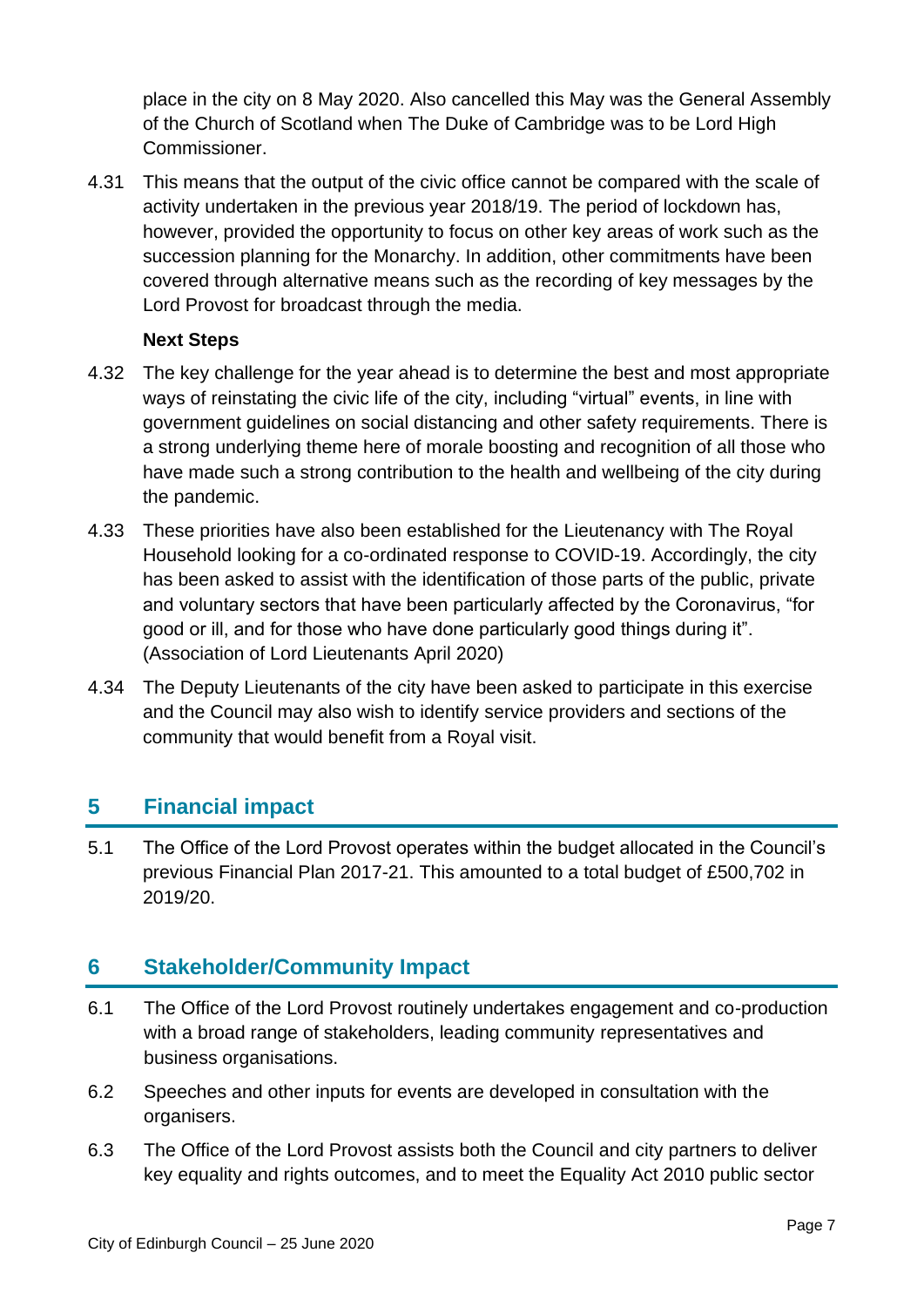equality duties to (i) eliminate unlawful discrimination, harassment, and victimisation, (ii) advance equality of opportunity, and (iii) foster good relations.

- 6.4 The Lord Provost's stewardship of the One City Trust is also an important lever in helping to mitigate the negative impacts of poverty and inequality across the Capital.
- 6.5 The Office of the Lord Provost endeavours to mitigate carbon impacts by utilising public transport where and when appropriate, where any long-distance travelling is required.
- 6.6 The Office of the Lord Provost contributes to the Climate Change (Scotland) Act 2009 public sector duties and contributes to the delivery of Sustainable Edinburgh 2020 objectives, the advancement of vibrant flourishing communities, social and economic wellbeing and an efficient and effectively managed city.

## **7 Background reading/external references**

7.1.1 The [Role of the Lord Provost/](http://www.edinburgh.gov.uk/info/20004/council_and_democracy/641/lord_provost_of_the_city_of_edinburgh/2)Lord Lieutenant and Representatives is described on [www.edinburghlordprovost.com](http://www.edinburghlordprovost.com/) 

## **8 Appendices**

Appendix One Analysis of Activity 2019/20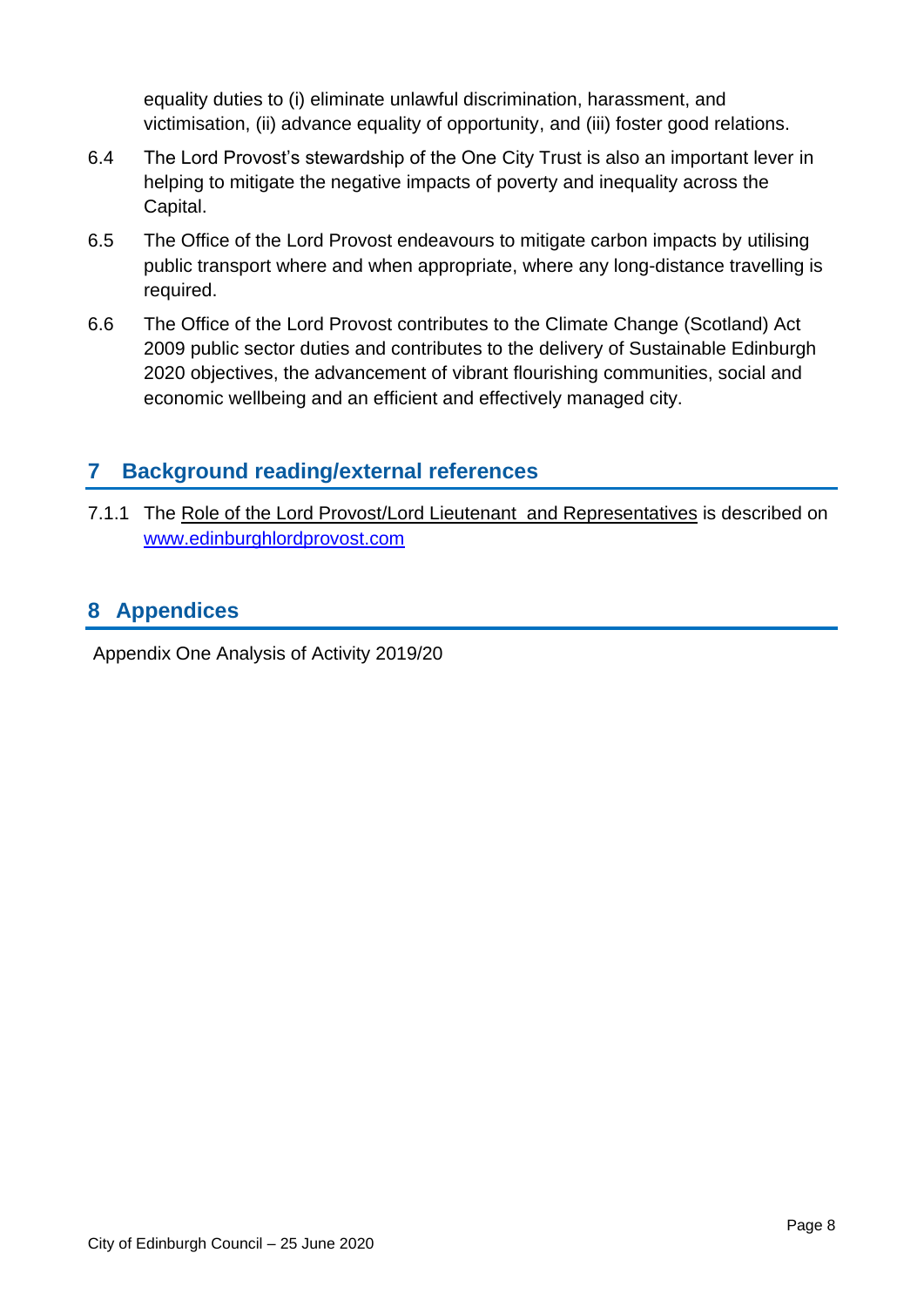#### **Office of the Lord Provost**

#### **Summary and Analysis of Activity 2019/20**

- 1 Over the 12 months June 2019 to May 2020 (excluding those events that were cancelled or postponed due to COVID – 19):
	- 1.1 364 civic events have taken place, including more than 100 standing Lord Provost annual events, with an average of around 30 per month;
	- 1.2 197 speeches were provided for civic events, with requisite preparations and briefing material provided;
	- 1.3 the City has continued to be represented at local, Scottish, UK and international level;
	- 1.4 major themes across the events have comprised (i) visits to locality-based groups and (ii) seeing the work and representation of diversity groups;
	- 1.5 34 visits by senior members of the Royal Family were supported through the Lieutenancy;
	- 1.6 in support of these events, 348 related routine business and pre-planning meetings also took place during this period; and
	- 1.7 total engagements (combining civic events and routine business) totalled 712, with an average of 59 per month.
- 2 Across the 364 civic events:
	- 287 (79%) were of a formal civic nature with a requirement to wear the Civic Chains of Office;
	- 73 (20%) comprised award/recognition activity, lieutenancy duties, and civic receptions;
	- 4 (1%) of activity constituted oversees visits; and
	- 197 (54%) included speeches.
- 3 Speech making is a key element of the civic role of the Lord Provost, Depute Lord Provost and Bailies at these events. The graph that follows shows that over the three-year period June 2017 to May 2020, 609 speeches have been delivered, an annual average of 203 per year.
- 4 The very recent reduction in 2019/20 is due to COVID-19 related cancellations but, as with all cancelled engagements, a significant amount of preparatory work had already been carried out in anticipation.